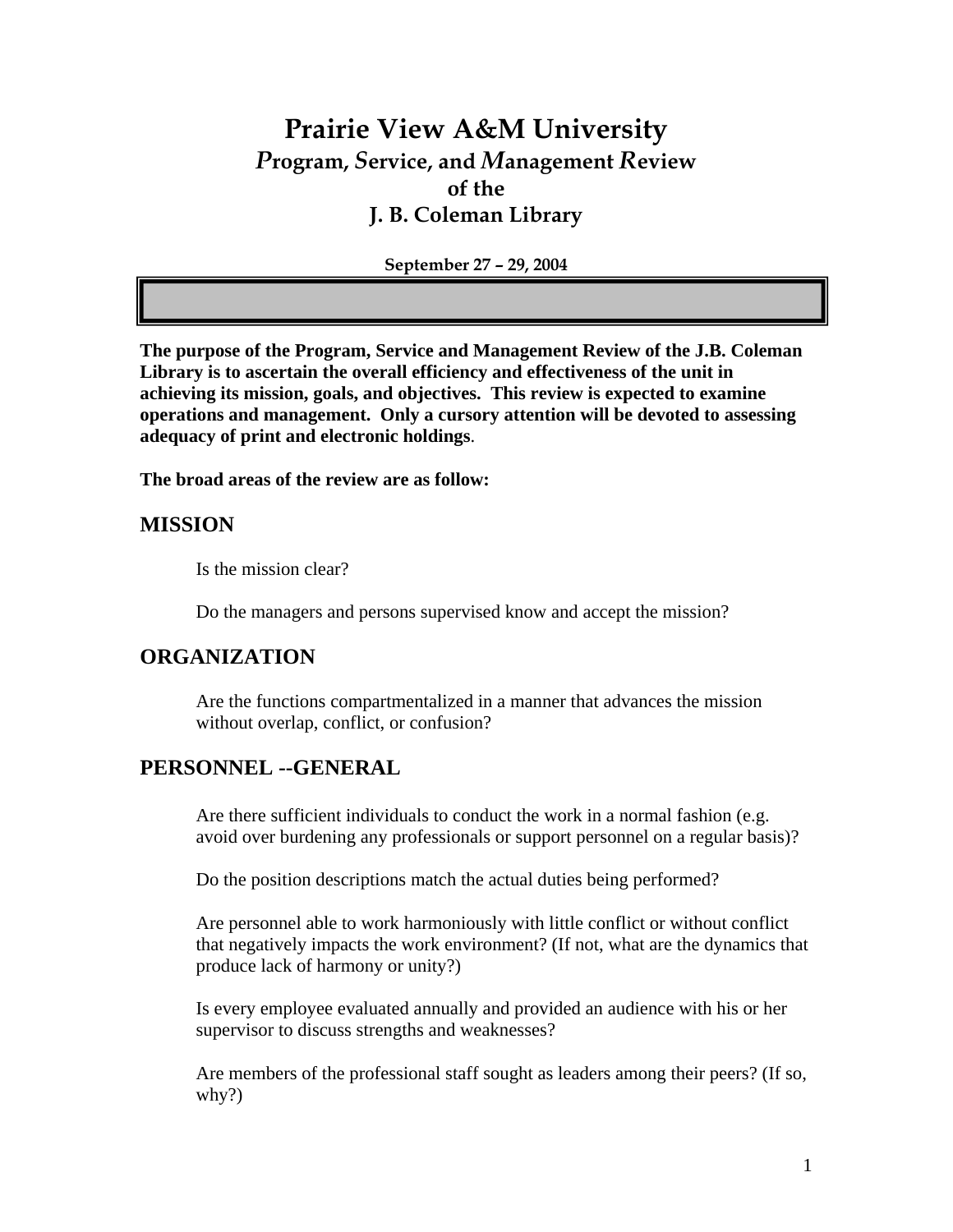### **PERSONNEL DEVELOPMENT**

Who should receive development and who receives such development?

Is travel to seminars, workshops, etc made available to all personnel who could benefit from such opportunities?

What is the nature of the orientation and mentoring that new staff receives?

# **PUBLIC RELATIONS--SERVICES**

Compared to libraries that PVAMU considers its peers, how positive are the first impressions? (e.g. attire, attitude, behavior, professionalism)

When asked "How is the Library at PVAMU?" how would the typical non-library employee likely respond?

When asked "How is the Library at PVAMU?" how would the typical student respond?

How hospitable and receptive is the library to its patrons including those who present negative attitudes or indiscretion?

Are interlibrary loan and other services provided at an impressive level based upon promptness of response and accuracy of order?

# **TECHNOLOGY**

Is the level of technology available to the staff adequate, above that required or below that desirable?

Is the level of learning technology available to students adequate, above that expected, or below that expected?

### **MANAGEMENT**

Are staff persons in each area able to participate in decision making especially decisions on whom to employ, how to allocate funds for each year, and what changes are needed to improve services annually?

Is there a strategic plan? If so, who participated in developing it? Has its contents (even draft) been disseminated to all staff?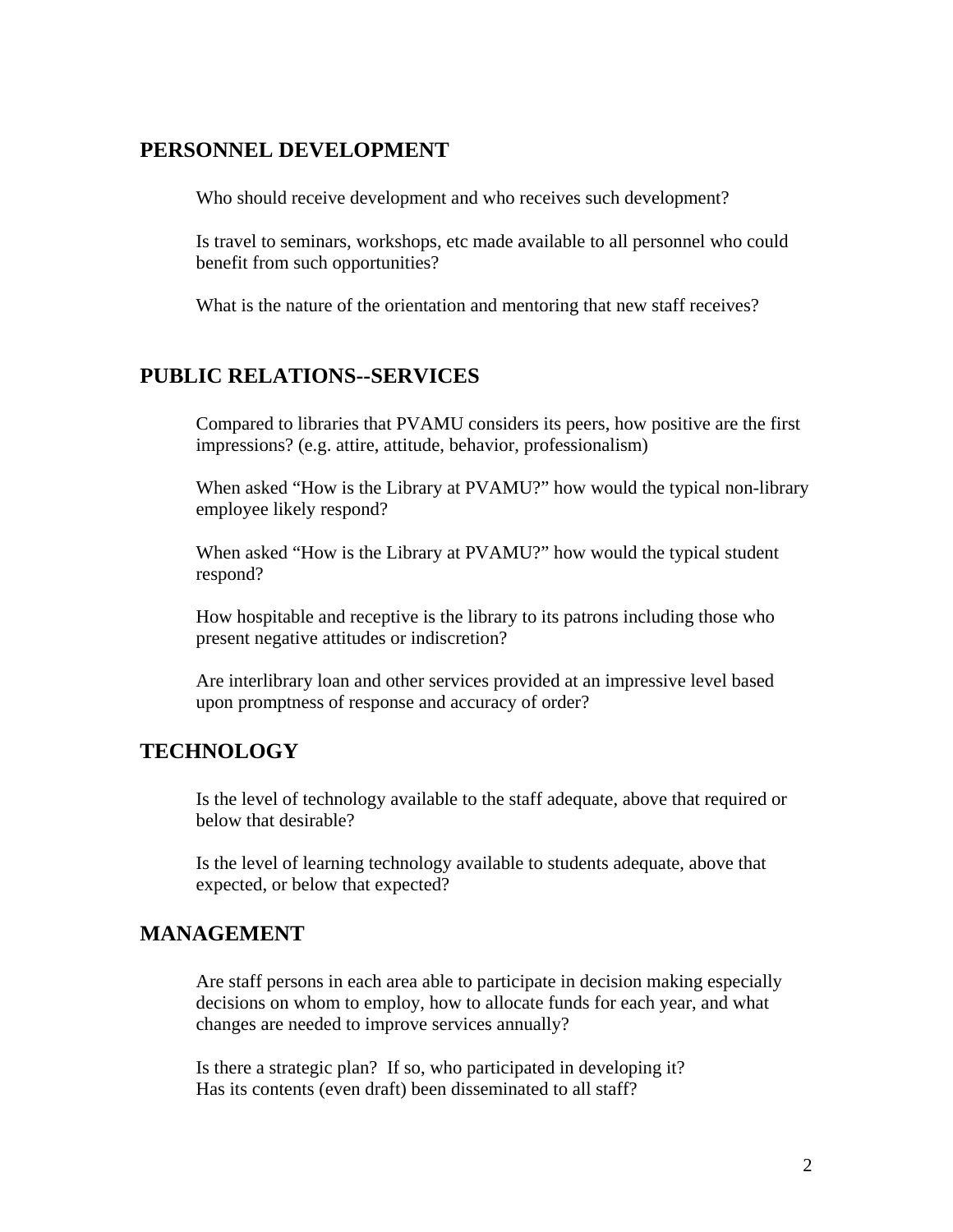## **MANAGEMENT CONTINUED**

Are staff members able to discuss issues with supervisors and be confident that their discussion will remain confidential?

Is there a high level of accountability wherein persons are held responsible for doing their jobs and must face consequences if the jobs are not performed as outlined?

Are there opportunities for persons to be groomed for leadership?

Is there a high level of trust evident among the members of the administrative staff within the library?

What does the library staff perceive to be the attitude of the University's executive leadership team toward the library?

### **BUDGET**

Are the financial resources at, above, or far below those needed to meet the needs of a library such as the J.B. Coleman Library?

Are the library access fees being charged to students at, above, or below those being charged at other institutions that PVAMU considers its peer institutions?

If the resources are inadequate, which areas, in priority order, should be addressed to increase the library's effectiveness?

## **RISK REDUCTION**

Are there internal audits routinely or on a cycle to decrease the likelihood of unreported petty cash, loss of library materials, damage to property, abuse of the facility, etc.?

Are rules, policies, and procedures designed to limit inappropriate or unproductive action reviewed periodically?

Are institutional resources used to assist professional and support staff with job related conflicts or personal concerns that might be presented to a supervisor?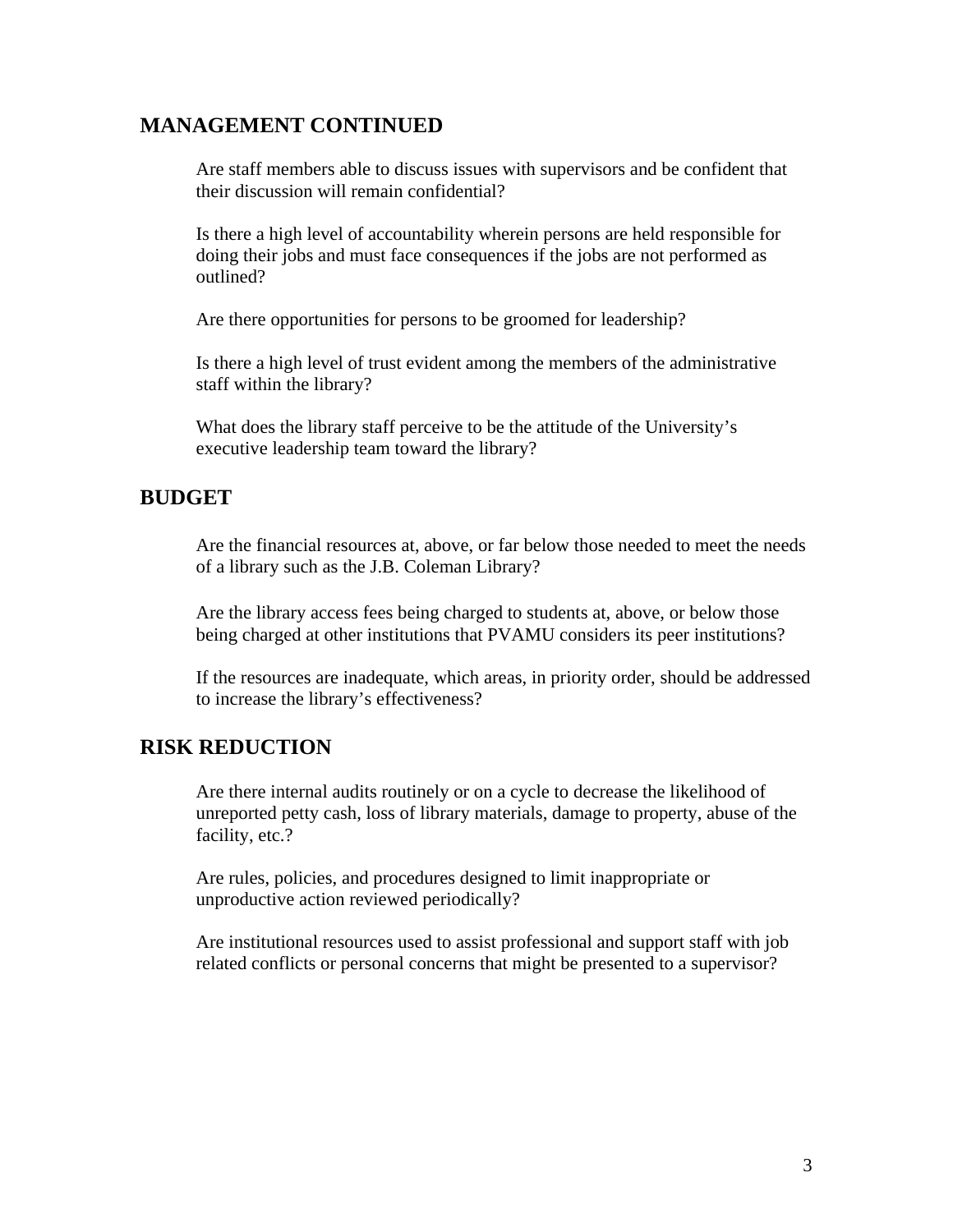# Program, Service, and Management Review

of the

John B. Coleman Library

Prairie View A&M University

Fall 2004

Review Team:

Jessie Burks Arnold, Director of Library Services, Alcorn State University

Waltrene M. Canada, Dean of Library Services, North Carolina A&T State University

Paul Coleman, University Librarian, West Texas A&M University

Karen Wielhorski, Executive Director, Neumann Library, University of Houston – Clear Lake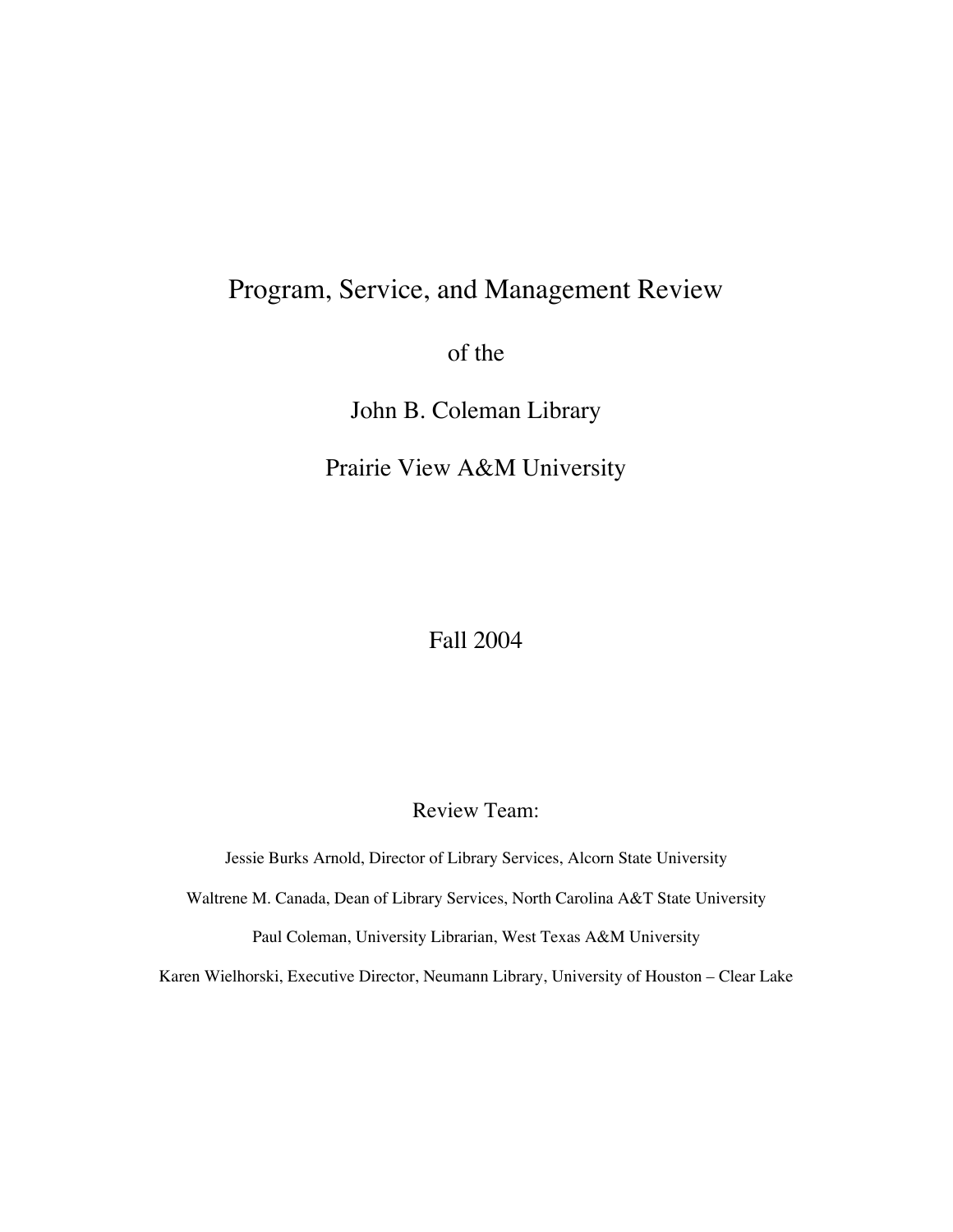#### Prairie View A&M University

In the fall of 2004, a review team was invited by the administration of Prairie View A&M University to examine "the overall efficiency and effectiveness" of the John B. Coleman Library "in achieving its mission, goals, and objectives." The team was charged with focusing its attention on the library's "operations and management," with only "cursory attention…devoted to assessing adequacy of print and electronic holdings." The team visited the library on September 28 and 29, 2004. It toured the library building, attended a presentation by the library director dealing with the library's collections, finances, and plans, and conducted interviews with the library's personnel. This report is the result of that visit.

#### I. Context, Collections, and Facilities

The John B. Coleman Library of Prairie View A&M University serves a growing community of more than 8000 students and over 400 faculty members. The university offers baccalaureate programs in 46 disciplines. Master's degrees are awarded in 18 disciplines, with a number of concentrations available within disciplines. Four doctoral programs are offered.

To support these programs, the library maintains a collection approaching 400,000 print and electronic monographs and bound periodical volumes, over 9,000 print and electronic periodical subscriptions, over 600,000 microform items, and numerous other resources. The library's collections and services are based in a spacious, multifloored, pleasantly designed building. The entry foyer and lobby of the building are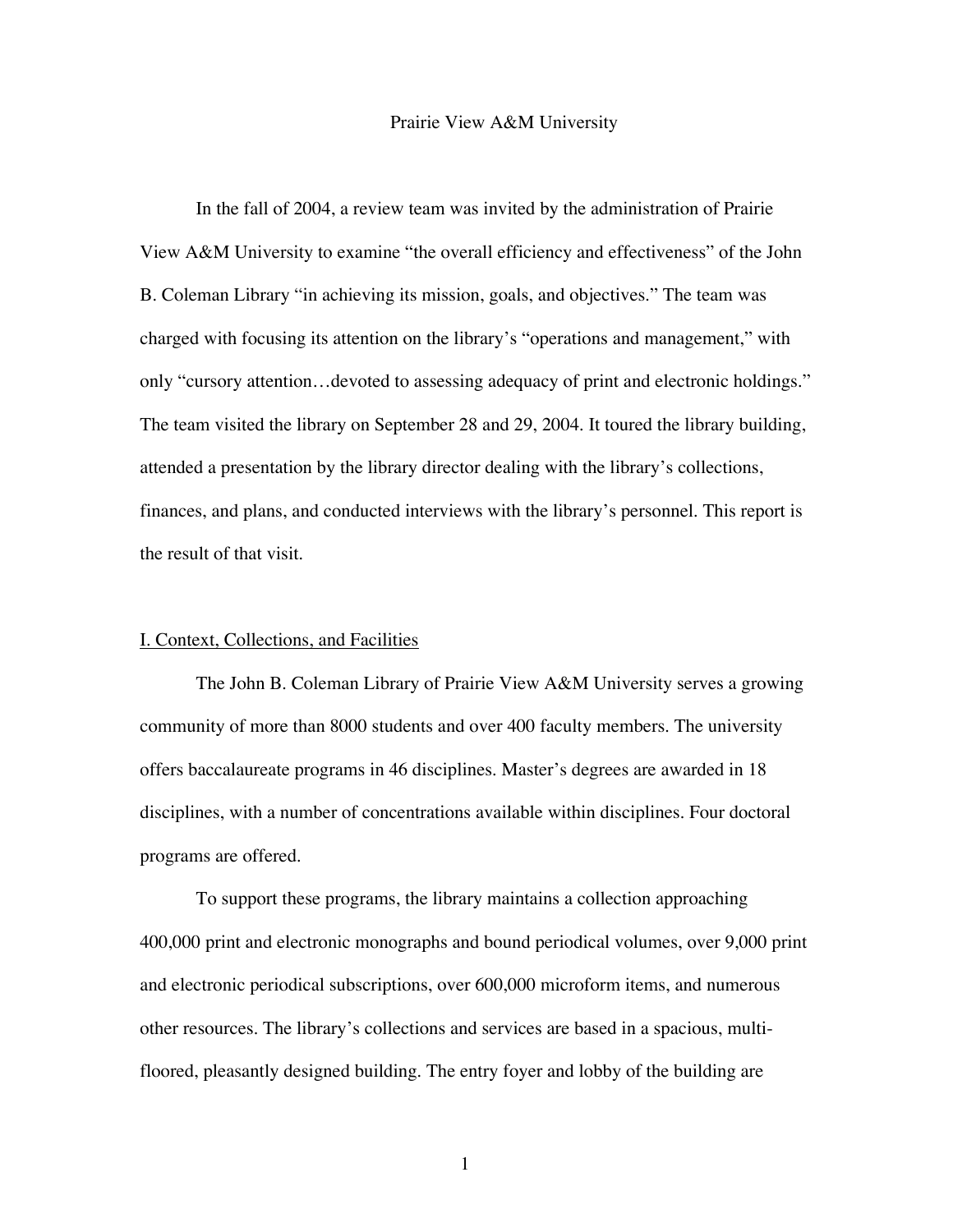dignified and inviting. Also noteworthy are a fine lecture hall on the ground floor and a small, well-designed museum on the top floor. Stacks and study tables and carrels are arranged conventionally throughout the building. Many tables have been nicely refurbished with black painted tops and glass overlays.

While the stacks and study areas convey an overall impression of functionality, there is starkness in some areas that might be relieved by greater variety in furnishings and the introduction of more works of art. It should also be noted that some of the upholstered lounge furniture in these areas is showing considerable wear.

#### II. Mission

The mission of the library, as promulgated through the library's Web site and other publications, is a customary statement of the purpose and intent of an academic library. It forthrightly identifies the library as "the central foundation of the entire educational program," and mandates support for learning and research, collaborative collection development, and bibliographic instruction. It also posits the library as an agent of cultural and intellectual enrichment. Consistency with the university's mission is reflected in the library's mission.

The library's employees appear to comprehend its mission. In interviews, employees from throughout the library made earnest and credible professions of dedication to serving students and building a relevant collection. There was evidence of varied interpretations of the library's service imperative, but differing opinions about policies and procedures are common among academic library employees. Optimally,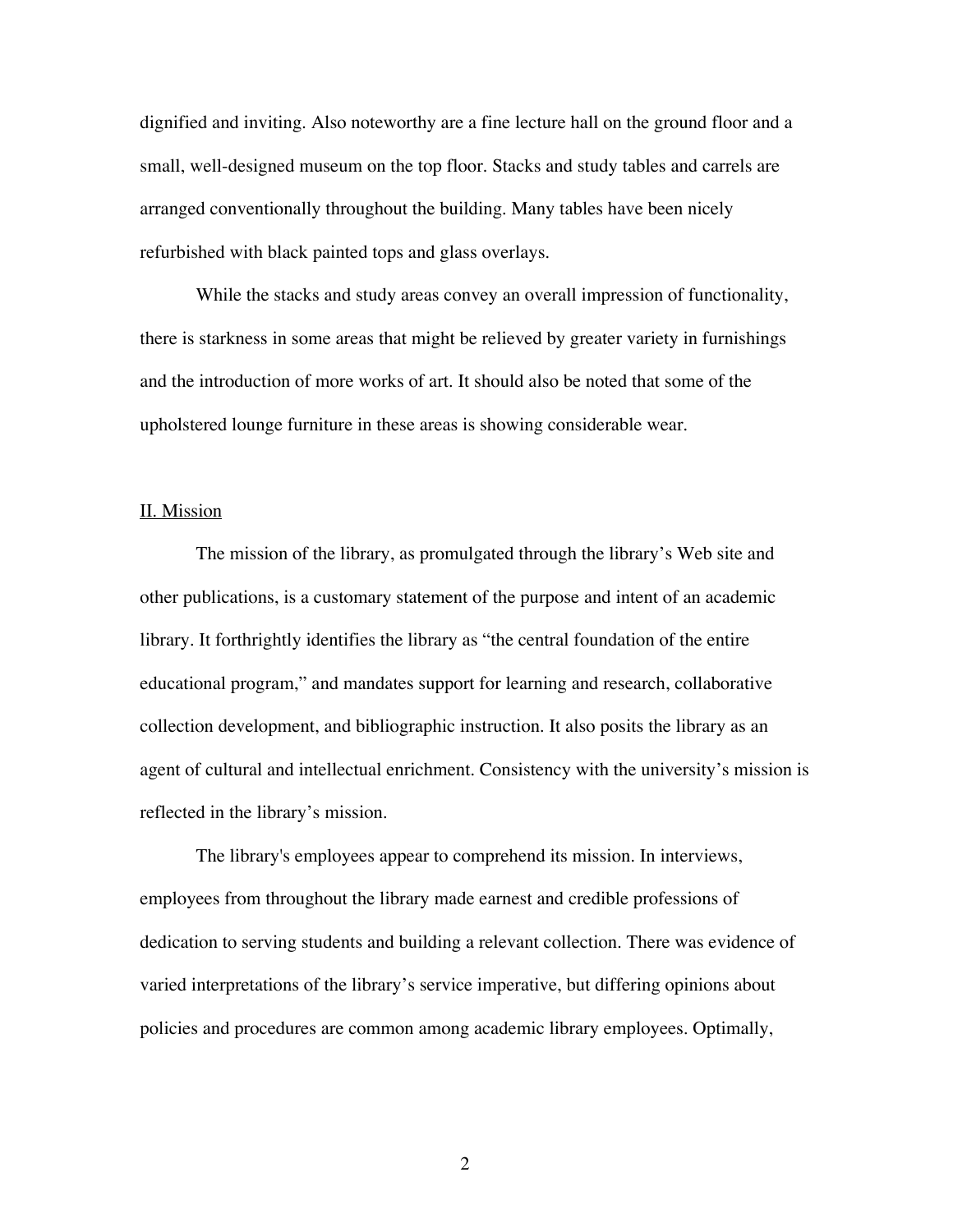these differences lead to productive dialogue and the formulation of policies that are sounder for having stood the test of discussion.

#### III. Organization and Personnel

At first glance, the library's administrative structure seems based on a typical hierarchy of management and division of functions, with one Associate Director managing the "public services" of reference and circulation, which deal directly with the public, and another Associate Director managing the "technical services" of cataloging and acquisitions. However, closer examination reveals significant departures from this pattern, with several functions that are more closely related to public services reporting in the predominantly technical services line. One would expect, for instance, that the functions of electronic services and service at the university's remote campuses would be grouped with public services. Librarians responsible for discrete collections, such as special collections and government documents, might also have more in common, functionally, with their colleagues in reference than those in technical services. The review team recognizes that personnel often, necessarily and appropriately, have duties spanning public and technical services. We nonetheless suggest that the library director review the library's organizational structure to ensure that it is clear and logical and fosters communication and collaboration among personnel who share similar duties and professional concerns.

The library has made notable and commendable progress recently in expanding its collections and services. Substantially increased purchasing of library materials in recent years has served the purpose of helping to establish and maintain the viability of a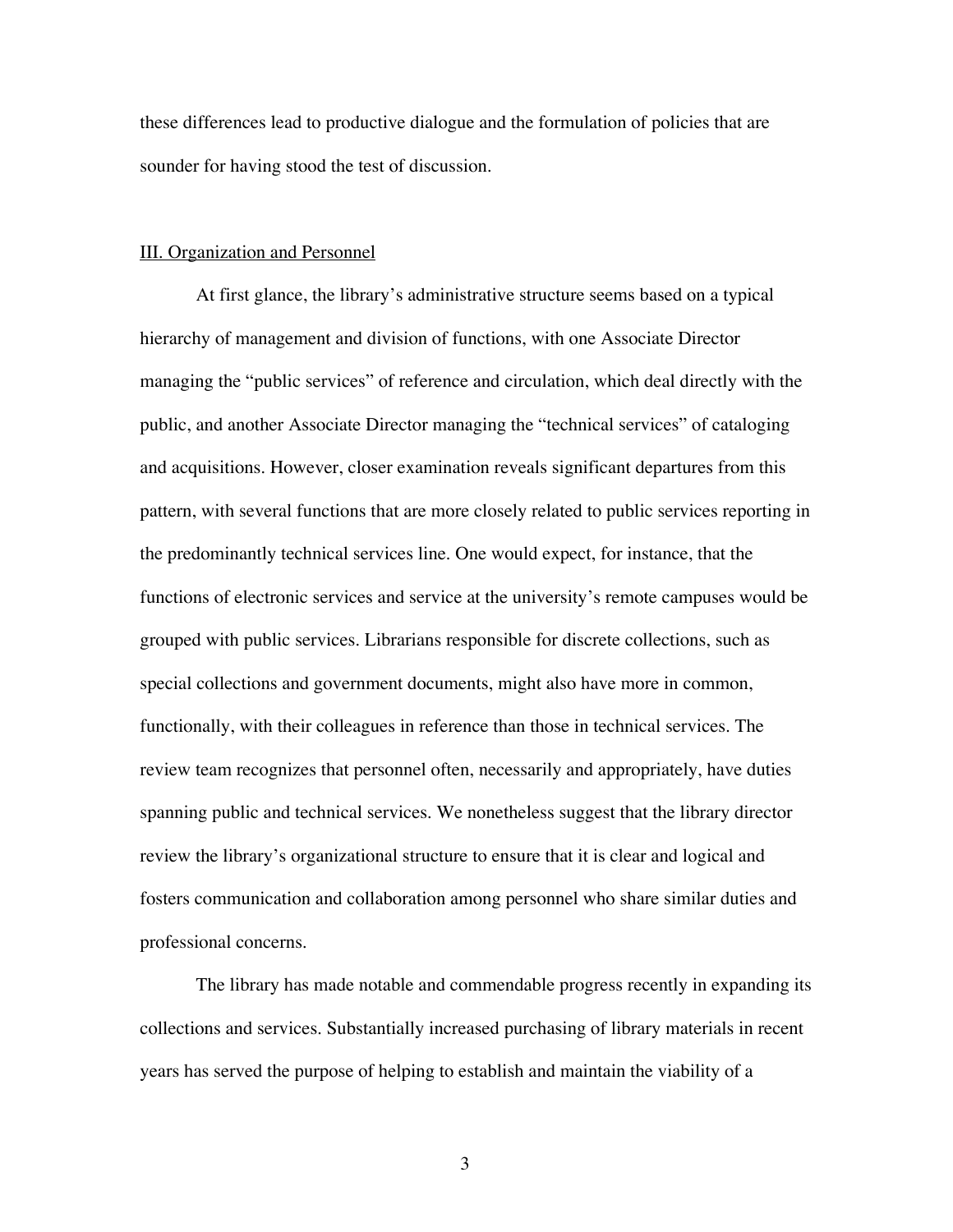number of academic programs. It has also, however, increased the workload of library personnel, particularly in areas such as stack maintenance and technical services. The reference and circulation functions have been similarly affected by the recent decision to keep the library open until 2:00 a.m. several nights per week. These circumstances raise the question of whether the impacted functional areas are sufficiently staffed. As the table below indicates, the ratio of students to library personnel at Prairie View was rather high in the fall of 2002, compared with referent institutions in Texas.<sup>1</sup> If recent increases in enrollment have outpaced increases in staff size, the ratio has become even larger since these data were collected.

| <b>INSTITUTION</b>                     | FTE STUDENTS PER FTE<br><b>LIBRARY EMPLOYEE</b> |
|----------------------------------------|-------------------------------------------------|
| THE UNIVERSITY OF TEXAS AT AUSTIN      | 79.21                                           |
| TEXAS A&M UNIVERSITY - COMMERCE        | 86.01                                           |
| <b>TEXAS A&amp;M UNIVERSITY</b>        | 102.90                                          |
| THE UNIVERSITY OF TEXAS AT BROWNSVILLE | 113.73                                          |
| <b>LAMAR UNIVERSITY</b>                | 115.47                                          |
| TEXAS A&M UNIVERSITY - CORPUS CHRISTI  | 119.50                                          |
| THE UNIVERSITY OF TEXAS - PAN AMERICAN | 132.14                                          |
| THE UNIVERSITY OF TEXAS AT EL PASO     | 140.07                                          |
| WEST TEXAS A&M UNIVERSITY              | 157.97                                          |
| THE UNIVERSITY OF TEXAS AT ARLINGTON   | 159.63                                          |
| THE UNIVERSITY OF TEXAS AT DALLAS      | 162.28                                          |
| MIDWESTERN STATE UNIVERSITY            | 169.43                                          |
| ANGELO STATE UNIVERSITY                | 181.24                                          |
| <b>TEXAS SOUTHERN UNIVERSITY</b>       | 182.55                                          |
| SAM HOUSTON STATE UNIVERSITY           | 207.14                                          |
| PRAIRIE VIEW A&M UNIVERSITY            | 213.17                                          |
| THE UNIVERSITY OF TEXAS AT SAN ANTONIO | 243.48                                          |

Data derived from 2003 Texas Academic Library Statistics, Texas State Library and Archives Commission

 $1$  The group of referent institutions used for comparisons in this report is composed mostly of universities that are relatively close to Prairie View A&M University in number of either undergraduate or graduate students, and number of faculty. The University of Texas at Austin and Texas A&M University are included because of legislative designation of those institutions, along with Prairie View, as "institutions of the first class." The University of Texas at Arlington is also included. It was expedient for the review team to consult statistics compiled by the Texas State Library (TSL) for this report, but the team recognizes that 1890 Land Grant institutions in other states are also in Prairie View's cohort. The *2003 Texas Academic Library Statistics*, the most recent compilation posted by TSL, consists of data reported for the fall semester of the 2002-03 academic year.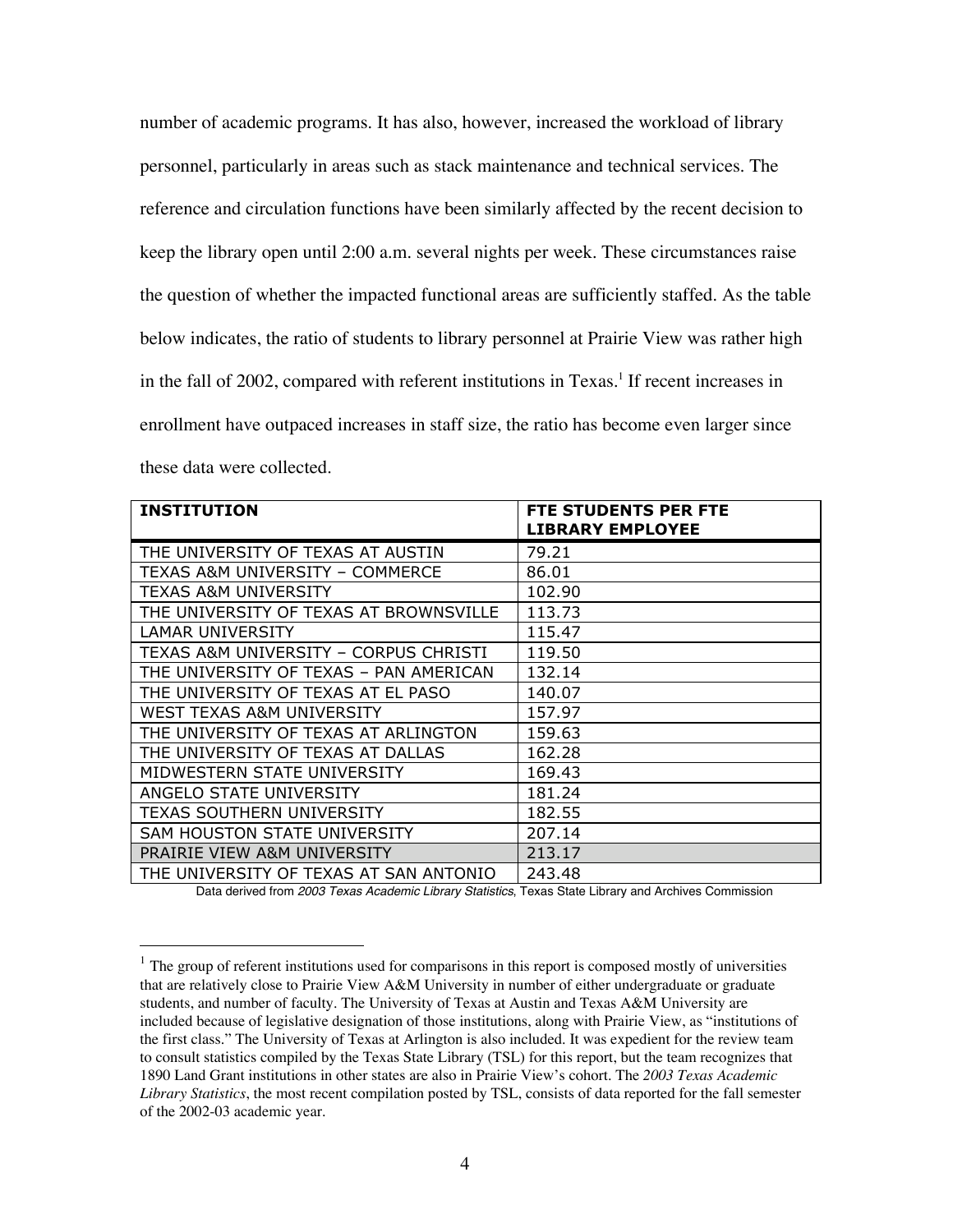It should be further noted that several positions in the library were unfilled at the time of the review team's visit, and that two positions were devoted to the ancillary function of safety and security and one to development. The Association of College and Research Libraries (ACRL) has published standards indicating that student enrollment, collection size, and annual change in the size of the collection are key components in determining the number of librarians required. Other factors related to staff size include services and programs, degrees offered, auxiliary programs, and the size of the faculty and staff. The team proposes that careful consideration be given to staffing levels in the library, with particular attention to depth of coverage in areas affected by increased purchasing and hours.

Considerations of administrative structure and staffing adequacy provide a context in which the issue of staff harmony may be addressed. Through its interviews, the review team sensed a high level of interpersonal conflict among library personnel. The team recognizes that a degree of disharmony and discontent will be found among the staff of any academic library, and that tension frequently exists between functional units. Disharmony and conflict at the John B. Coleman Library, however, seem inordinately intense. The review team detected indications that service quality is being affected by the resultant emotional pressure, low morale, and lack of mutual trust throughout the staff.

Through only a brief visit and fleeting interviews, it is difficult for the review team to discern all the dynamics that are producing disharmony among personnel. However, based on information gained from its interviews, the team suggests the following: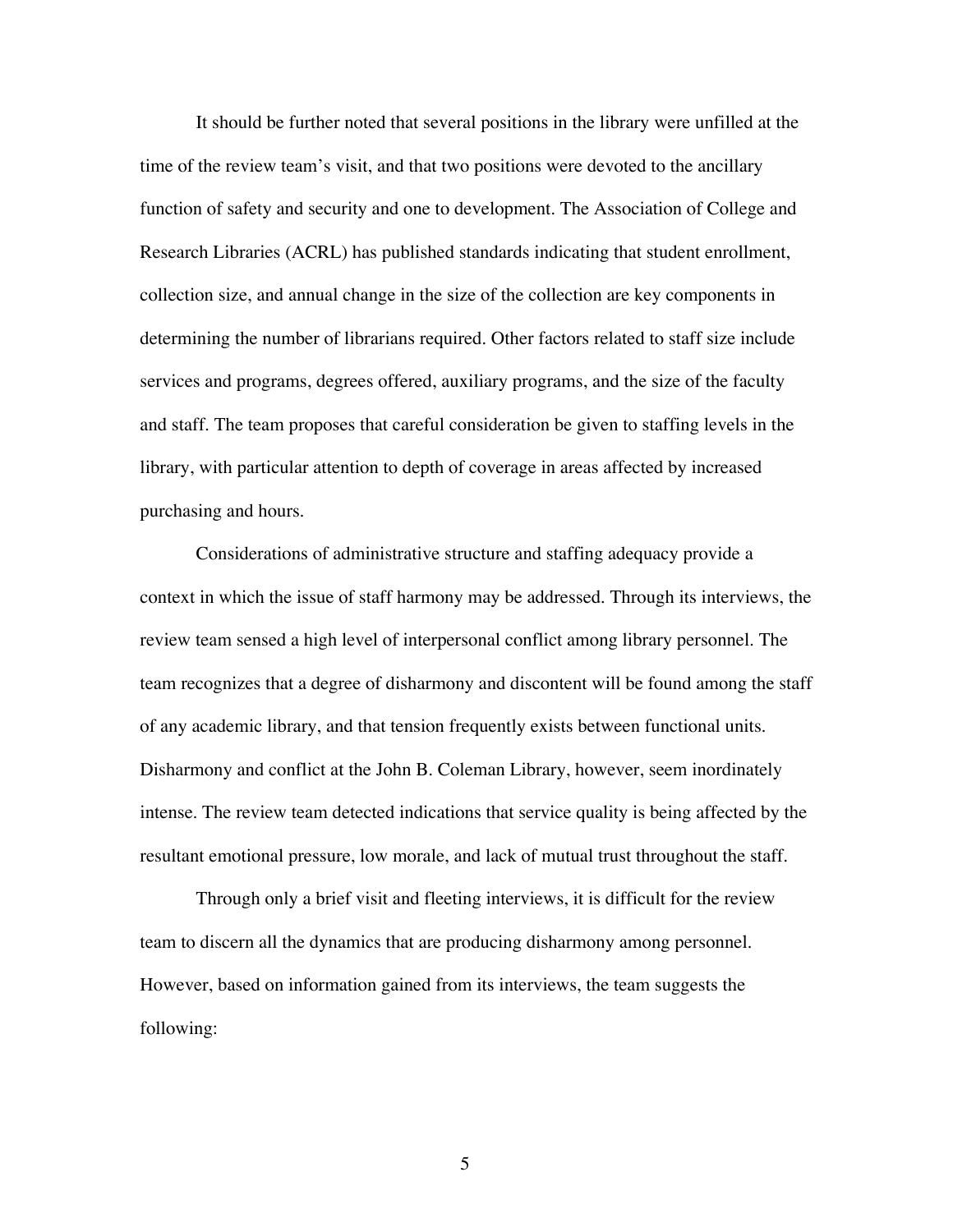• Every level of management within the library should take action to foster communication and constructive interaction between employees.

• Weekly or bi-weekly meetings should be held within departments and among the heads of different departments.

• Regular monthly written reports should be required from the offcampus sites in northwest Houston and from the Downtown site.

• Efforts should be made to mitigate the effects of circumstances that pose barriers to communication and collaboration, such as widely separated work shifts, frequent absences, and remote workplaces.

• When new librarians are hired, search committees that are broadly representative of the library staff should be involved, and the search process should be used to initiate a sense of comity between new and incumbent employees. ACRL publishes *Guidelines for the Screening and Appointment of Academic Librarians using a Search Committee.* A review of these guidelines would be helpful to the search committees as they formulate their search policies.

#### IV. Public Relations, Management, and Personnel Development

In addressing issues of morale and staff conflict, the library's management should draw upon numerous strengths in its program noted by the review team. The rapid growth of collections should provide library employees with the satisfaction of knowing they are supporting academic study and research at an ever-higher level. Indeed, in its interviews with faculty and students the team heard no complaints about either resources or the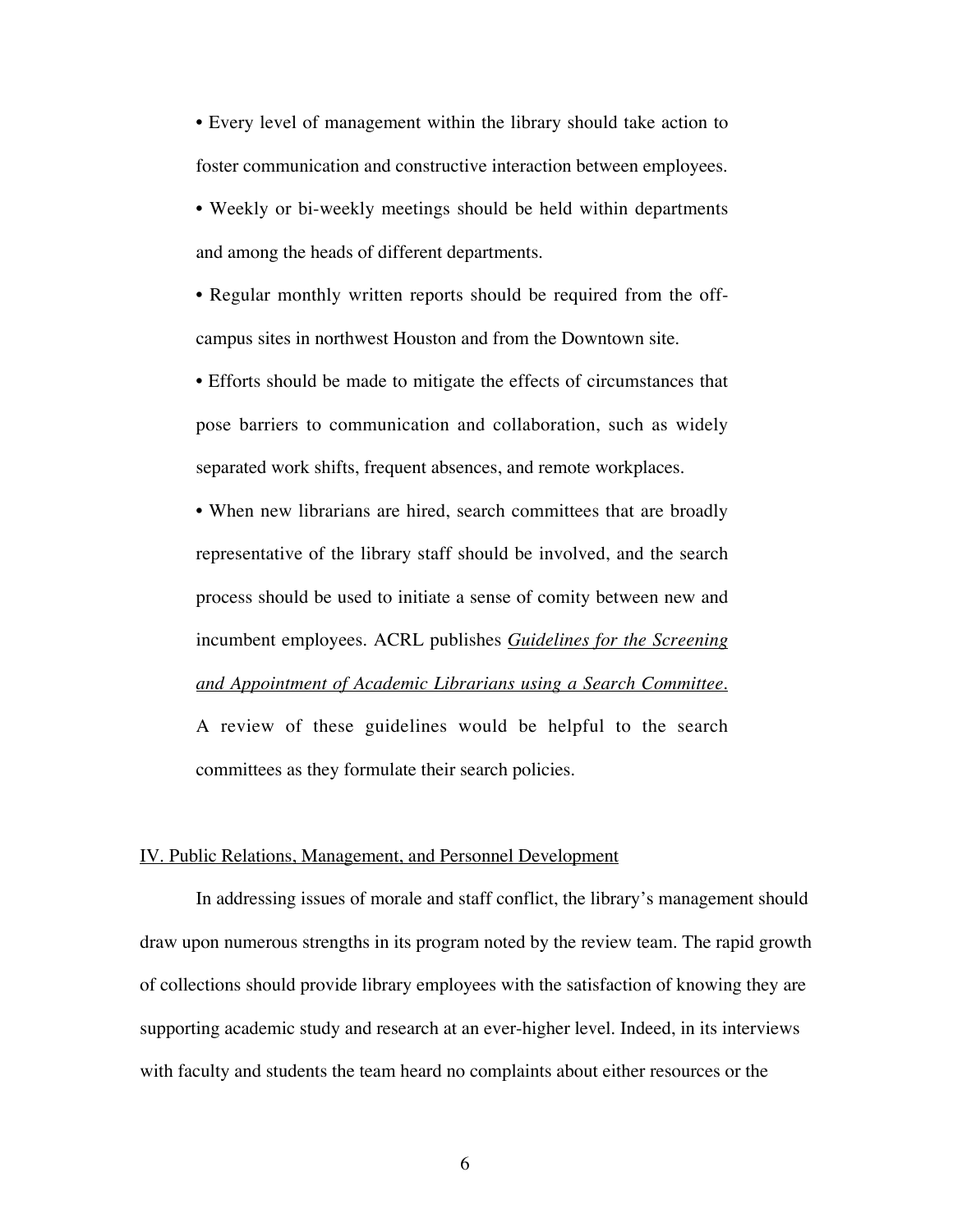quality of service from the library. Students acknowledged the importance of the library by expressing a desire for even longer hours for the library building, mainly to provide access to computers and an alternative to student housing as a venue for study. Students' endorsement of increases in the library fee indicates they believe the library is using their money well.

A number of library personnel evidenced an impressively high level of dedication to the university and the library in their interviews. The library benefits from a harmonious blend of the wisdom of experience and the enthusiasm of newcomers within some functional units. While time did not permit a thorough analysis of professional development practices in the library, anecdotal evidence from the interviews indicated that continuing education is readily supported for—and appreciated by—employees who take the initiative to seek it.

Unfortunately, the library's considerable strengths appear to have been significantly undercut by strife among personnel and its attendant negative effect on morale. Interviews revealed that the library's upper management team is viewed by a significant number of staff as ineffective in dealing with personnel issues that lie at the heart of the disharmony. Consequently, management must make a concerted effort to regain the trust and confidence of the library's personnel. Based on information gained from its interviews, the team offers the following suggestions:

• Library administration and all levels of management should pay particular attention to projecting a sense of dignity and discretion in their personal demeanor on the job.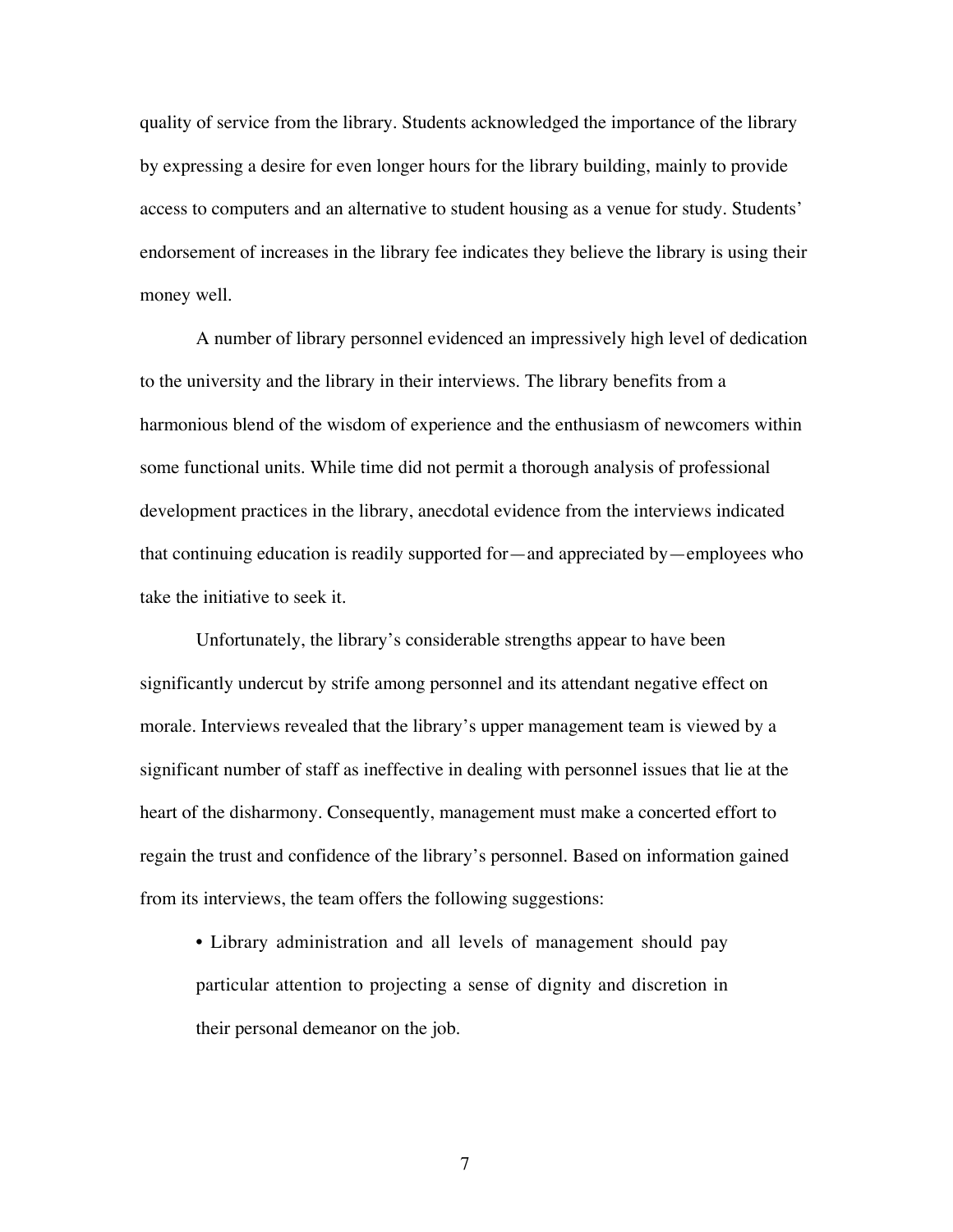• Library administration and management at all levels should begin immediately to set an example in treating all library employees with respect, both verbally and non-verbally.

• Library administration has the primary responsibility for handling personnel issues. Delegation of authority and/or repeated restructuring of the organization should not be used to avoid dealing with personnel issues.

• Library administration must be consistent and equitable in holding all employees accountable for poor job performance and insubordination.

•Library administration should make it clear that participatory decision-making will prevail with regard to service policies and collection development.

### V. Budget

Data currently available from the Texas State Library indicate that in the fall of 2002, Prairie View was near the middle of this report's referent group in library expenditures per student. A more recent compilation of data might place the university higher in the list.

| <b>INSTITUTION</b>                    | <b>LIBRARY EXPENDITURE PER FTE</b><br><b>STUDENT</b> |
|---------------------------------------|------------------------------------------------------|
| THE UNIVERSITY OF TEXAS AT AUSTIN     | \$807.27                                             |
| <b>TEXAS A&amp;M UNIVERSITY</b>       | \$636.09                                             |
| THE UNIVERSITY OF TEXAS AT ARLINGTON  | \$455.52                                             |
| TEXAS A&M UNIVERSITY - CORPUS CHRISTI | \$443.42                                             |
| TEXAS A&M UNIVERSITY - COMMERCE       | \$405.08                                             |
| THE UNIVERSITY OF TEXAS AT EL PASO    | \$403.33                                             |
| THE UNIVERSITY OF TEXAS AT DALLAS     | \$403.26                                             |
| <b>LAMAR UNIVERSITY</b>               | \$340.08                                             |
| ANGELO STATE UNIVERSITY               | \$332.98                                             |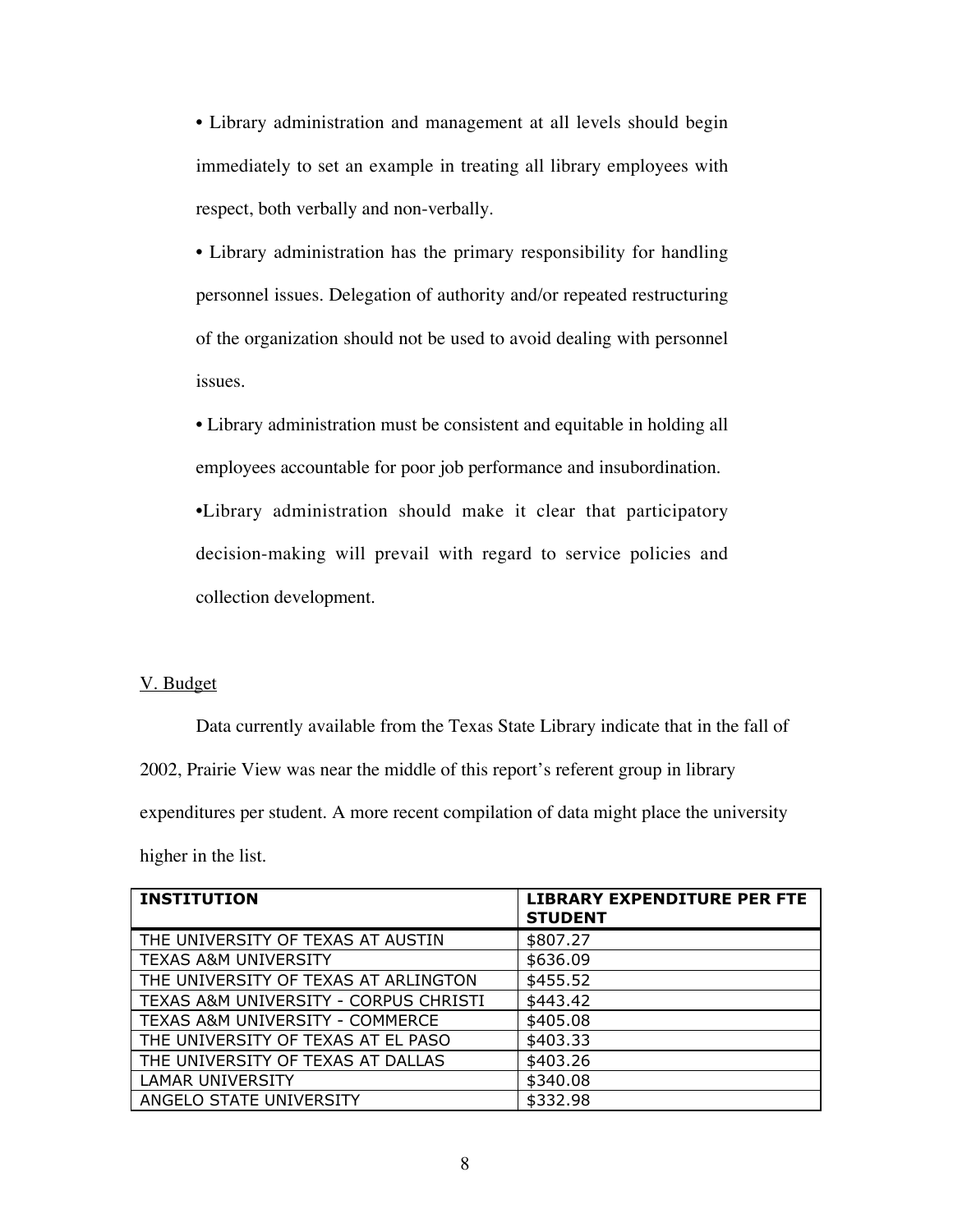| PRAIRIE VIEW A&M UNIVERSITY            | \$322.39 |
|----------------------------------------|----------|
| THE UNIVERSITY OF TEXAS - PAN AMERICAN | \$310.83 |
| SAM HOUSTON STATE UNIVERSITY           | \$275.57 |
| THE UNIVERSITY OF TEXAS AT SAN ANTONIO | \$269.30 |
| WEST TEXAS A&M UNIVERSITY              | \$258.87 |
| <b>TEXAS SOUTHERN UNIVERSITY</b>       | \$196.40 |
| THE UNIVERSITY OF TEXAS AT BROWNSVILLE | \$182.46 |
| MIDWESTERN STATE UNIVERSITY            | \$166.04 |

Data derived from 2003 Texas Academic Library Statistics, Texas State Library and Archives Commission

A major source of funding for the library is a student-paid fee for library services. These fees usually take the form of simple, per-credit-hour fees, as at Prairie View. At some institutions, they are capped. In a few cases, a flat, per-student fee is assessed. Proportions of library budgets covered by the fees vary.

The Texas Council of State University Librarians annually produces a table of data regarding library fees. A portion of the most recent compilation, limited to this report's group of referent institutions, is presented below. Because of the variety of fee structures, institutions are listed in the table in alphabetical order, rather than by amount of fee. The table indicates that while Prairie View's fee is higher that those of most of the institutions listed, it is not as high as those of the state's two other "institutions of the first class."

| <b>INSTITUTION</b>                     | <b>FEE STRUCTURE</b>                 |
|----------------------------------------|--------------------------------------|
| <b>ANGELO STATE UNIVERSITY</b>         | $FY04 - $1/credit$ hr.               |
|                                        | FY05 - \$2/credit hr.                |
| <b>LAMAR UNIVERSITY</b>                | FY04 \$4/ credit hr., \$40 cap       |
|                                        | FY05 \$8/ credit hr.                 |
| MIDWESTERN STATE UNIVERSITY            | FY04 \$2 / credit hr                 |
|                                        | FY05 \$3/ credit hr                  |
| <b>PRAIRIE VIEW A&amp;M UNIVERSITY</b> | $FY04 - $5/$ credit hr               |
|                                        | FY05 - \$10/credit hr                |
| <b>SAM HOUSTON STATE UNIVERSITY</b>    | \$30/student Fall, Spring; \$15 per  |
|                                        | Summer session                       |
|                                        |                                      |
| <b>TEXAS A&amp;M UNIVERSITY</b>        | \$6/ credit hr., plus \$15.80/       |
|                                        | credit hr "Excellence Fee" phased in |
|                                        | over 4 years, beginning FY03. Fee    |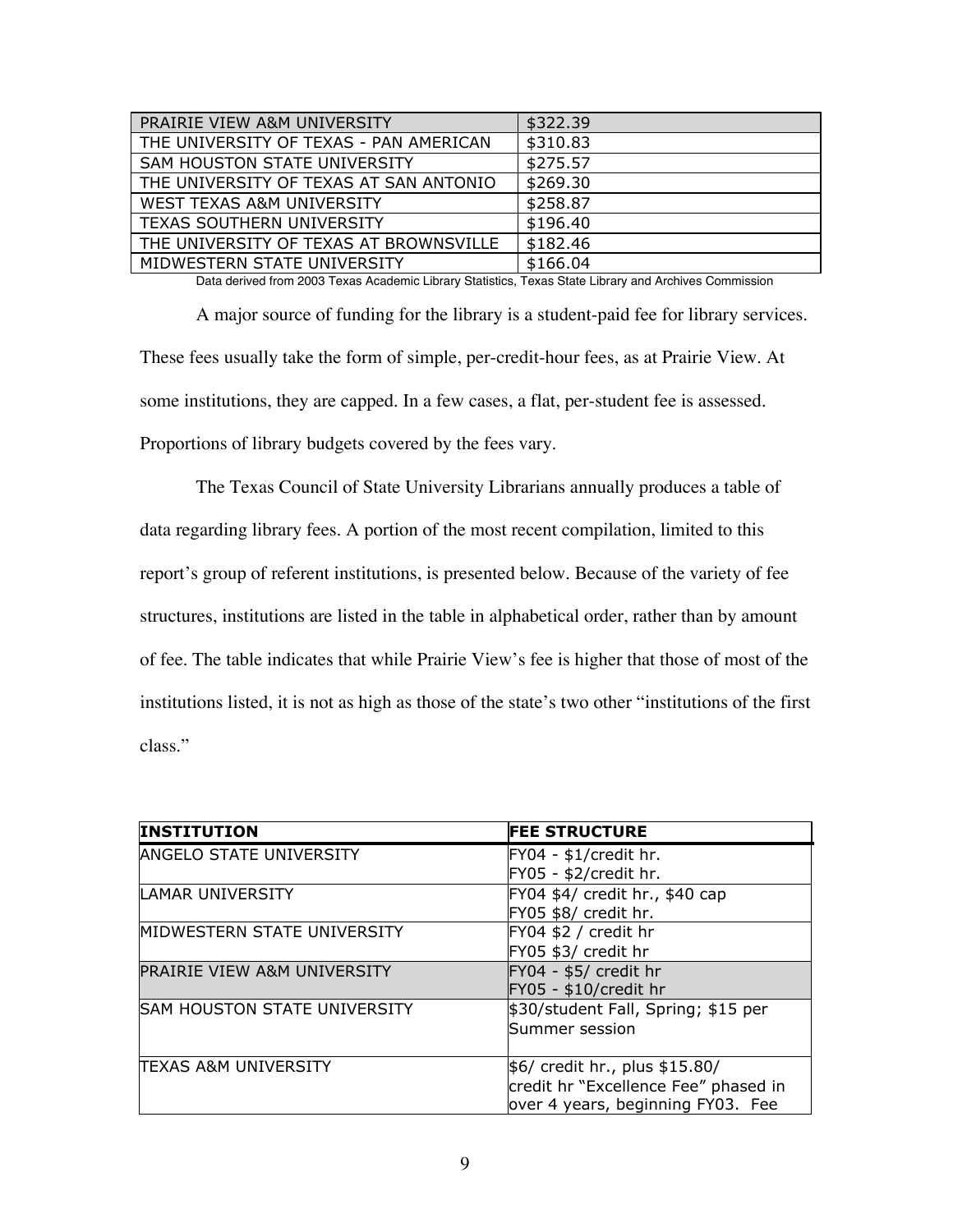|                                         | revenues will supplant E&G support |
|-----------------------------------------|------------------------------------|
|                                         | for libraries.                     |
| TEXAS A&M UNIVERSITY - COMMERCE         | FY04 \$3/credit hr.                |
| ITEXAS A&M UNIVERSITY - CORPUS CHRISTI  | \$4/credit hr.                     |
| ITEXAS SOUTHERN UNIVERSITY              | \$30/ semester                     |
| THE UNIVERSITY OF TEXAS AT ARLINGTON    | FY04 \$12credit hr. \$175.5 cap    |
|                                         | FY05 \$15credit hr. \$172.5 cap    |
| ITHE UNIVERSITY OF TEXAS AT AUSTIN      | \$12.29/ credit hr.                |
| ITHE UNIVERSITY OF TEXAS AT BROWNSVILLE | $FY03 - $1/$ credit hr.            |
|                                         | $FY04 - $2/$ credit hr.            |
| ITHE UNIVERSITY OF TEXAS AT DALLAS      | $$10/$ credit hr.                  |
| ITHE UNIVERSITY OF TEXAS AT EL PASO     | FY04 \$3 credit hr. undergrad      |
|                                         | \$4 credit hr. graduate            |
|                                         | FY05 \$4 credit hr. undergrad      |
|                                         | \$5 credit hr. graduate            |
| ITHE UNIVERSITY OF TEXAS - PAN AMERICAN | FY04 \$1.50/ credit hr.            |
|                                         | FY05 \$2.25/ credit hr.            |
| ITHE UNIVERSITY OF TEXAS AT SAN ANTONIO | $FY04 - $8/$ credit hr.            |
|                                         | FY05 - \$10/ credit hr.            |
|                                         | Library also collects share of     |
|                                         | Computer Fee                       |
| <b>WEST TEXAS A&amp;M UNIVERSITY</b>    | $$3/$ credit hr.                   |

Data derived from Library Fee and Revenue Survey, Texas Council of State University Librarians, October 2004 The review team is impressed by the importance Prairie View's students seem to place on library services through their acceptance of a substantial increase in the library fee this year. The team wishes to state, however, that it views library services as an essential and basic component of a university's academic infrastructure. The team urges Prairie View's administration to consider proceeds from the fee as supplemental funding that will allow the library to excel, rather than basic funding that will simply allow the library to exist.

#### VI. Summary and Conclusions

Information presented to the review team indicates that the John B. Coleman Library is in the midst of a period of significant expansion of its collection and services. If Prairie View is aiming for parity in library support on a per-student basis with the other